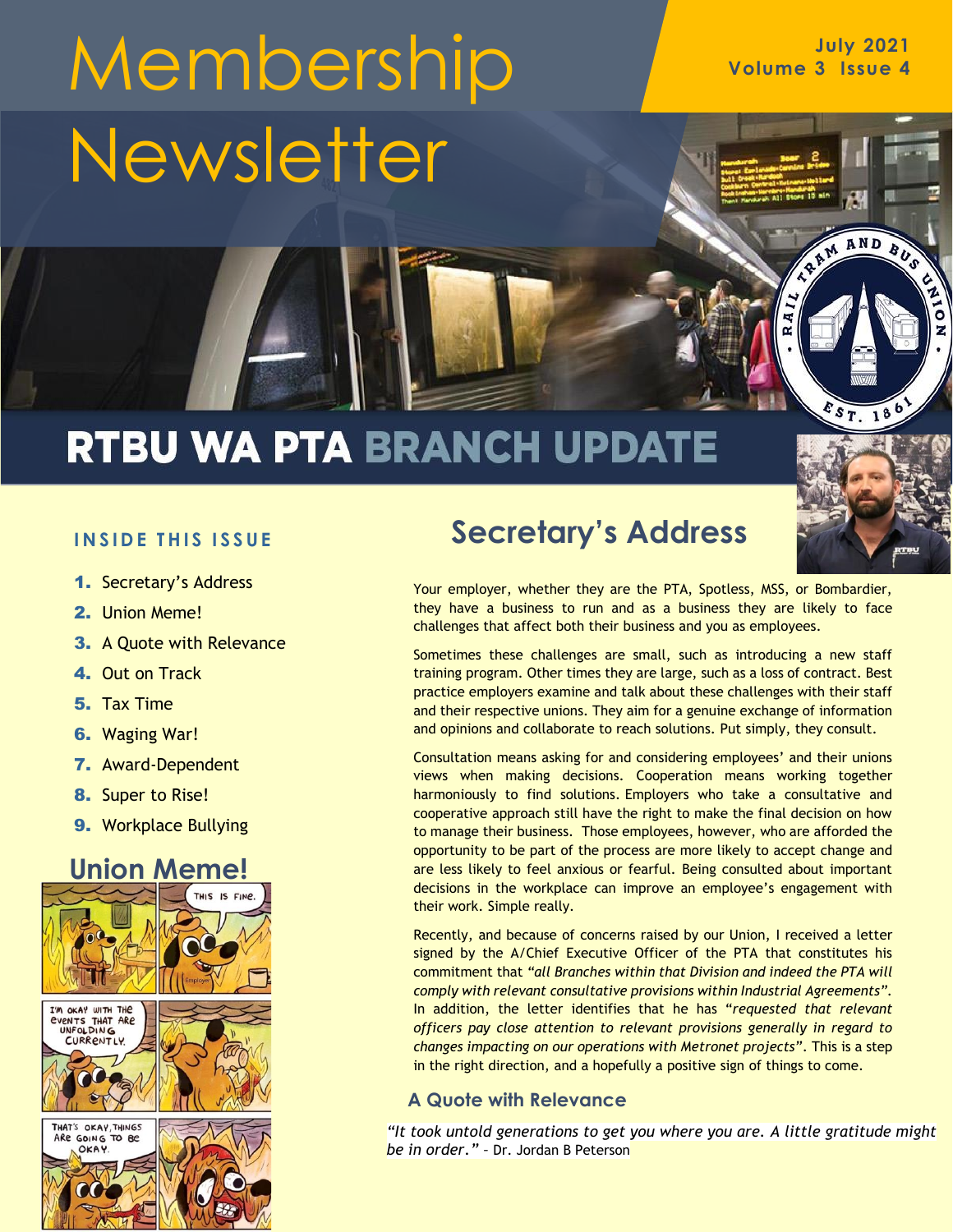#### **Membership Newsletter**

#### **Out on Track**

Below are just **some** of the recent and current issues/matters dealt with by our Union:

- Initiated enquiries and raised concerns with both the communication, and conduct of, health assessments by the PTA/OSH Group, particularly their blood sample consent form.
- Ensured our public sector members were aware of their ability to access the COVID vaccine during work hours.
- Supported numerous members through discipline investigations, including drafting responses to allegations, attending interviews, and viewing CCTV of incidents.
- Provided feedback and input on the new TTO Railcar Driver Agreement, negotiated payment terms for future training requirements related to Metronet for Urban Railcar Drivers, and commenced research for their upcoming Work Value Review
- Met with the TTO GM to discuss safety concerns and alike with the premature opening of Claremont station & triggered immediate safety improvements by TTO Safety.
- Assisted a member with 5 days' worth of their sick leave entitlement being recredited.
- Reviewed proposed roster changes for PTA Customer Service staff, provided feedback, and reviewed aggregate & annual leave loading calculations.
- Met with Security Services Management to discuss numerous membership concerns resulting in positive changes to some previously issued Notices to Staff (NTS).
- Addressed concerns with the use of Relief Lines resulting in positive roster changes.
- Assisted a member to return to their previous substantive position of Transit Officer.
- Addressed concerns with TransWA regarding use, access, and regulation to the audio and visual CCTV & GPS capabilities contained within the Road Coaches.
- Referred and managed members' interactions with industrial, family, criminal, and workers/criminal compensation lawyers.
- Attended the Public Sector Alliance launch event & gave a speech at the SSTUWA's State Council explaining the impact of the Wages Policy to RTBU members.
- Responded to emails, calls, and provided advice daily to countless members on a range of workplace topics and issues.
- Reviewed and provided feedback on the draft changes addressing customer service skills and knowledge related to ticketing and security requirements.
- Engaged in an extensive campaign to prevent mandatory in-cab surveillance legislation.

#### **Tax Time**

It is that time of the year again when everyone starts to get ready to visit their accountant. If you are a fully paid-up member for the 2020/2021 financial year, you can claim the full amount of \$676 (or pro-rata thereof) with the ATO.

That is right, your Union dues are 100% tax deductible, and you are entitled to claim them at tax time! Another reason to encourage a colleague to join.

If you require an individual tax letter, please contact our office on 9225 6722. Alternatively, you can email Robyn or Martine a[t general@rtbuwa.asn.au](mailto:general@rtbuwa.asn.au) and we will endeavour to get one emailed to you within 5 business days.

Great news is that the new membership database, nearing completion, will send customised individual tax statements to each member automatically next FY.



*"Met with the TTO GM to discuss safety concerns and alike with the premature opening of Claremont station & triggered immediate safety improvements by TTO Safety."*

#### **THE POWER OF UNION**

*"Addressed concerns with TransWA regarding use, access, and regulation to the audio and visual CCTV & GPS capabilities contained within the Road Coaches."*



#### **Page 2**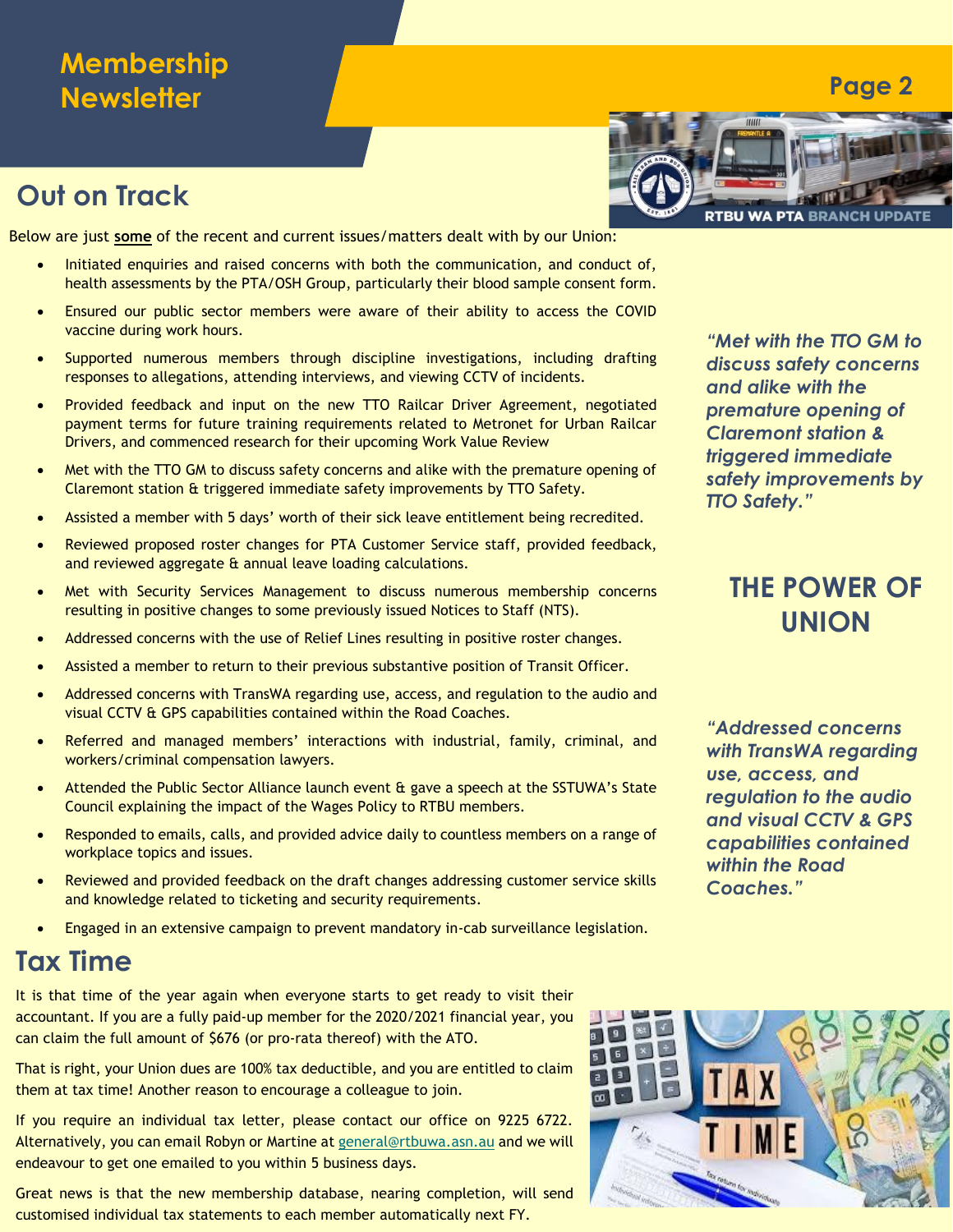#### **Waging War!**

Our Government's belligerence over maintaining the State pay cap for its employees has convinced me to join forces with other public sector unions to take action on a united front.

The McGowan Government capped public sector pay rises at a maximum \$1000 a year in 2017, supposedly for four years. But straight after winning power again this year thanks in no small part to the support of the State's union movement - the Government is choosing to further extend the cap for another two years. I and other Union Leaders say that this betrayal is now an effective six year pay freeze, at a time the WA Government is running a \$3 billion surplus.

Recently, our Union, your delegates, and many members have worked very hard on negotiations. But while the subsequent enterprise agreements recently negotiated delivered several significant workplace gains, the \$1000 pay cap has left many of you no doubt disillusioned with our Labor Government. Much because the Government's wages policy has removed the ability to conduct genuine enterprise bargaining.

We have got a State Government that is doing very well and has got one of the best economies in Australia, if not the world, on the back of the budget boost because of the booming iron ore price.

Four years ago, we reluctantly accepted that the State's books were not great, but I believe as members you have played your part for all West Australians. You have worked through the uncertainties of the pandemic and now you deserve to go back to genuine enterprise bargaining.

I had considered stronger action recently in an attempt to break the Government's pay stranglehold but had seen the cost borne by members in other unions that had tried to go it alone on that path. It became apparent that we must do something collectively, that all public sector unions must act together.

We have joined the Public Sector Alliance, where we can be part of a collective movement in 2022. The Public Sector Alliance now includes our Union, UnionsWA, the United Workers' Union, WA Prison Officers' Union, State School Teachers' Union WA, Health Services Union WA, United Professional Firefighters Union of WA, and Professionals Australia. With many others looking to jump onboard.

Our Alliance covers more than 100,000 state public sector employees. As public sector unions we are committed to continuing the fight for genuine investment in public services - and the people who deliver them - but the current, restrictive, public sector wages policy is a significant barrier to this investment.

So, we are promising a united campaign - a "Blue in' 22" - to end the restrictive public sector wages policy, force a return to genuine enterprise bargaining in the public sector; and secure outcomes that represent a meaningful investment in public sector workers.

Our Alliance will use all our resources, political, industrial, or organisational, to secure a successful outcome for all Alliance unions in the 2022 rounds of bargaining, as enough is enough!

For more information, access to news articles, and video interviews visit <https://www.rtbuwa.asn.au/2021/06/09/enough-is-enough/>

### **Waging war on** \$1000 pay rise



*"It became apparent that we must do something collectively, that all public sector unions must act together."*



*"So, we are promising a united campaign - a "Blue in' 22" - to end the restrictive public sector wages policy"*